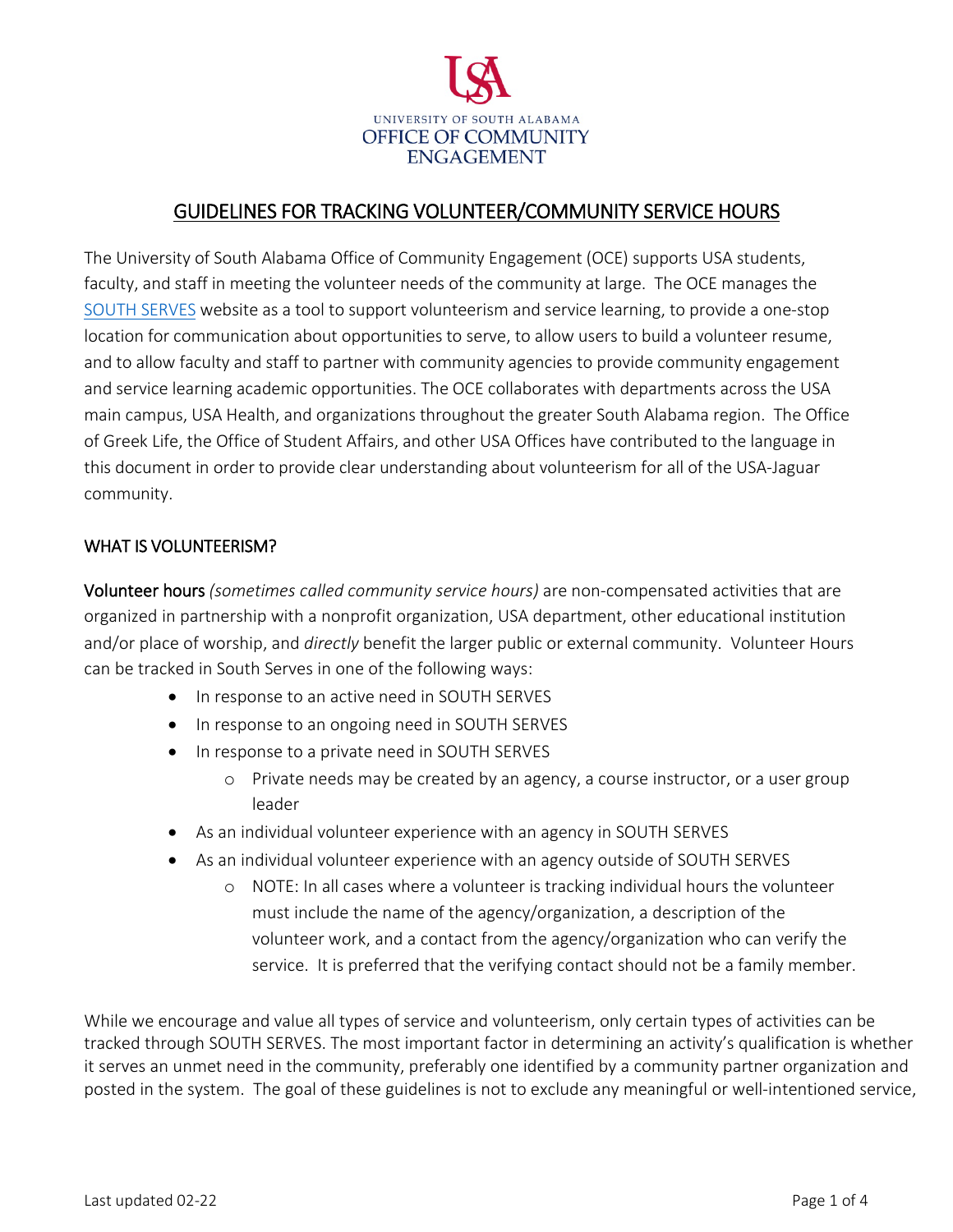

but rather to provide a very basic framework for understanding volunteerism. If you have any questions, please contact us at [communityengagement@southalabama.edu.](mailto:communityengagement@southalabama.edu)

### WHAT COUNTS AS VOLUNTEERISM / COMMUNITY SERVICE AND CAN BE TRACKED IN SOUTH SERVES?

- All needs listed on SOUTH SERVES, which could include:
	- o Organizationally sponsored tutoring and mentoring (i.e., Big Brothers Big Sisters, Mobile Area Education Foundation, programs through a local public school, etc.)
	- o Volunteering at a hospital, animal shelter, free afterschool and child care facility, or other educational and nonprofit agencies
	- o Indirect service activities organized by or in collaboration with a nonprofit organization that is completed off site, including the coordination of supply drives, packing or stuffing projects, etc.
	- o Providing pro-bono, or free, professional services such as legal advice or medical assistance
- Community organizing:
	- o Bipartisan political activities such as working a voter registration drive, but *not* working with a specific campaign or partisan agenda
	- o Community building (i.e., community gardens, recycling and Keep Mobile Beautiful initiatives, Coastal Cleanup, MLK Celebration activities)
- Community-Engaged/Service-Learning Course activities that take place outside of the classroom (direct-service hours only)
- Religious education (i.e., teaching Sunday School or Hebrew School) or volunteering at your place of worship
- Volunteer-related break trips:
	- o Only the hours spent directly engaged in service should be tracked, and trip/project itineraries need to be sent to [communityengagement@southalabama.edu](mailto:communityengagement@southalabama.edu) after service hours are entered in SOUTH SERVES.
	- o Time for travel to and from a service site or time sleeping overnight, eating, or socializing at a service site does not earn volunteer credit.
	- o Some organizations/groups may have geographic requirements for service, so students need to verify these with their faculty/staff advisor(s).
- Direct philanthropy and fundraising activities for the purpose of charitable giving:
	- o Planning a fundraising event, including pre-event coordination and promotion (part of the planning process should include working with the benefitting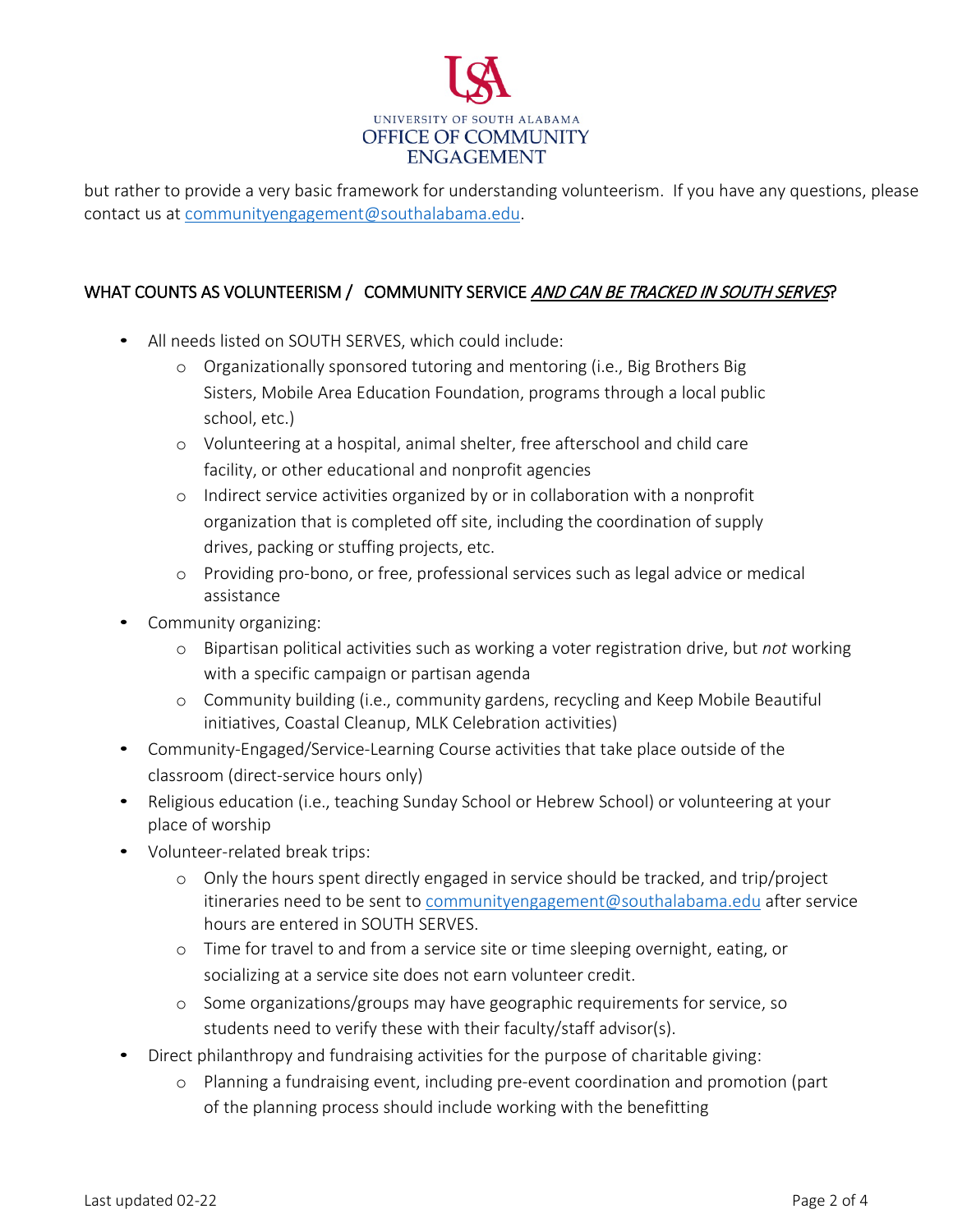

agency/organization to ensure the event showcases their mission and programs, and that event activities help reflect the values of the agency)

- o Working a fundraising event, helping with check-in, participant management and assistance, set-up, tear-down, etc.
- Directly participating with the population served by the organization, such as time spent with families and children during Special Olympics
- Activities completed for the benefit of a University department that is an agency on SOUTH SERVES or has posted a specific need (i.e., tabling, being a student organization officer or departmental ambassador, peer mentoring, career fairs, study abroad fairs, etc.)
- Giving blood (maximum of 45 minutes)

Due to the nature of some activities or circumstances, some service hours may be subject to evaluation by Greek Life, the Office of Community Engagement, and the Office of Student Affairs, including:

• Community trainings/workshops with a civic engagement focus, which should be evaluated on a case-by-case basis by the Office of Community Engagement

# WHAT DOES NOT COUNT AS VOLUNTEERISM / COMMUNITY SERVICE AND CANNOT BE TRACKED IN SOUTH SERVES?

- Donations of any type, including but not limited to money, supplies, clothing, food, etc.
- Indirect philanthropy and fundraising activities:
	- o Attending a fundraising activity, but not engaging in direct service, or the staffing/implementation of the activity
	- o Greek philanthropic events, such as percentage or profit-share nights or working a phone bank or other event, to raise money for the national Greek organization
- Projects completed with any for-profit organization/business, even if the work was unpaid (any substantial activities of this kind should be pursued as an internship)
- Unless connected with a Service Learning course, internships, clinicals, practicums, or field experience work in hospitals, clinics, or similar organizations, including time spent job shadowing and observing
- Self-directed "projects" without the oversight of a supporting community organization such as trash pick-up or recycling, tutoring for free, helping elderly neighbor with yard work, baby-sitting/pet-sitting for free for private individuals, disaster relief, etc.
- Participation in self-improvement workshops, clinics, conferences, or conventions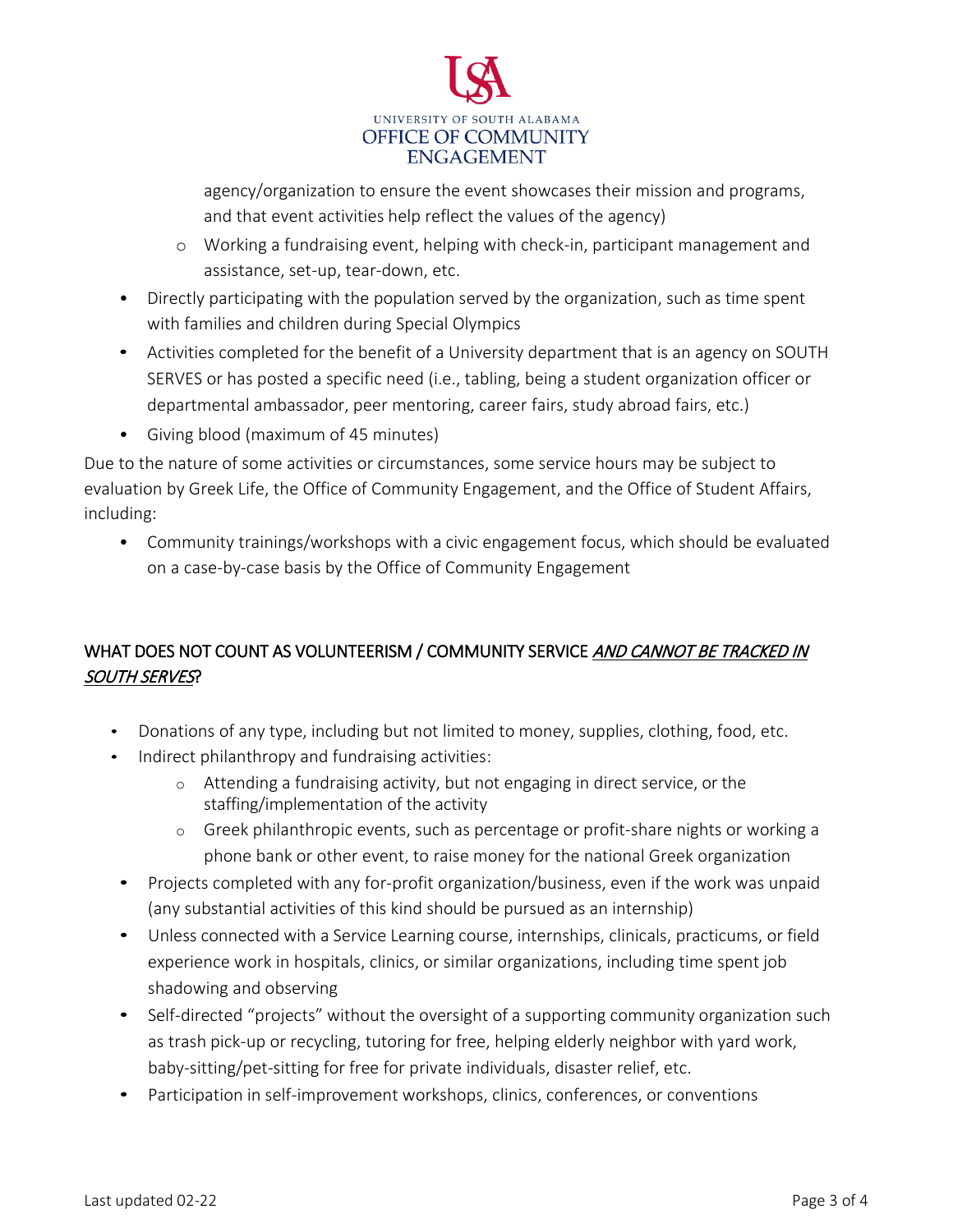

- Conducting the regular business of a student organization (i.e., member recruitment, membership meetings, etc.)
- Participating in a research project either as a participant (i.e., focus group) or a researcher (i.e., lab assistant)

# ARE THERE OTHER GUIDELINES TO KEEP IN MIND WHEN TRACKING VOLUNTEER / COMMUNITY SERVICE HOURS?

To help facilitate and ensure timely approval of service hours, students, faculty, and staff are asked to add hours to SOUTH SERVES within 30 days of participating in the volunteer/community service activity. Hours submitted after 30 days may not be approved.

Hours approval is the responsibility of the benefitting agency/organization or the Office of Community Engagement in conjunction with the agency/organization. In cases where the benefitting agency/organization cannot verify the service hours, the agency/organization may be asked to confirm the project/activity and while student leaders approve the service hours in SOUTH SERVES. For student groups in these cases, the Presidents or Community Service Chairs are asked to be responsible for verifying and approving hours.

Some service hours, including those not verified by the benefitting agency/organization, are subject to standardization, including the following:

- 2 hours for coordinating a supply or other donation drive
- Up to 20 hours for student organization officer(s)/service chair(s) for coordinating/planning fundraising events such as Relay for Life, etc.
- Up to 10 hours for student organization assistant(s)/committee member(s) for coordinating/planning fundraising events such as Relay for Life, etc.
- 1 hour for participating in a 5K run, walk, or cycle for charity event
- 3 hours for participating in a 10K run, walk, or cycle for charity event
- For multi-day run, walk, or cycle events, where some aspects of the event include direct service, students groups/volunteers should consult their advisor, community service chair, etc. about the number of permissible hours

Due to the nature of some activities or circumstances, some standardized service hours may be subject to evaluation on a case-by-case basis. If volunteers have questions or want to request review of any standardized hours, please contact the Office of Community Engagement by emailing [communityengagement@southalabama.edu.](mailto:communityengagement@southalabama.edu)

When planning any direct philanthropy and fundraising activities for the purpose of charitable